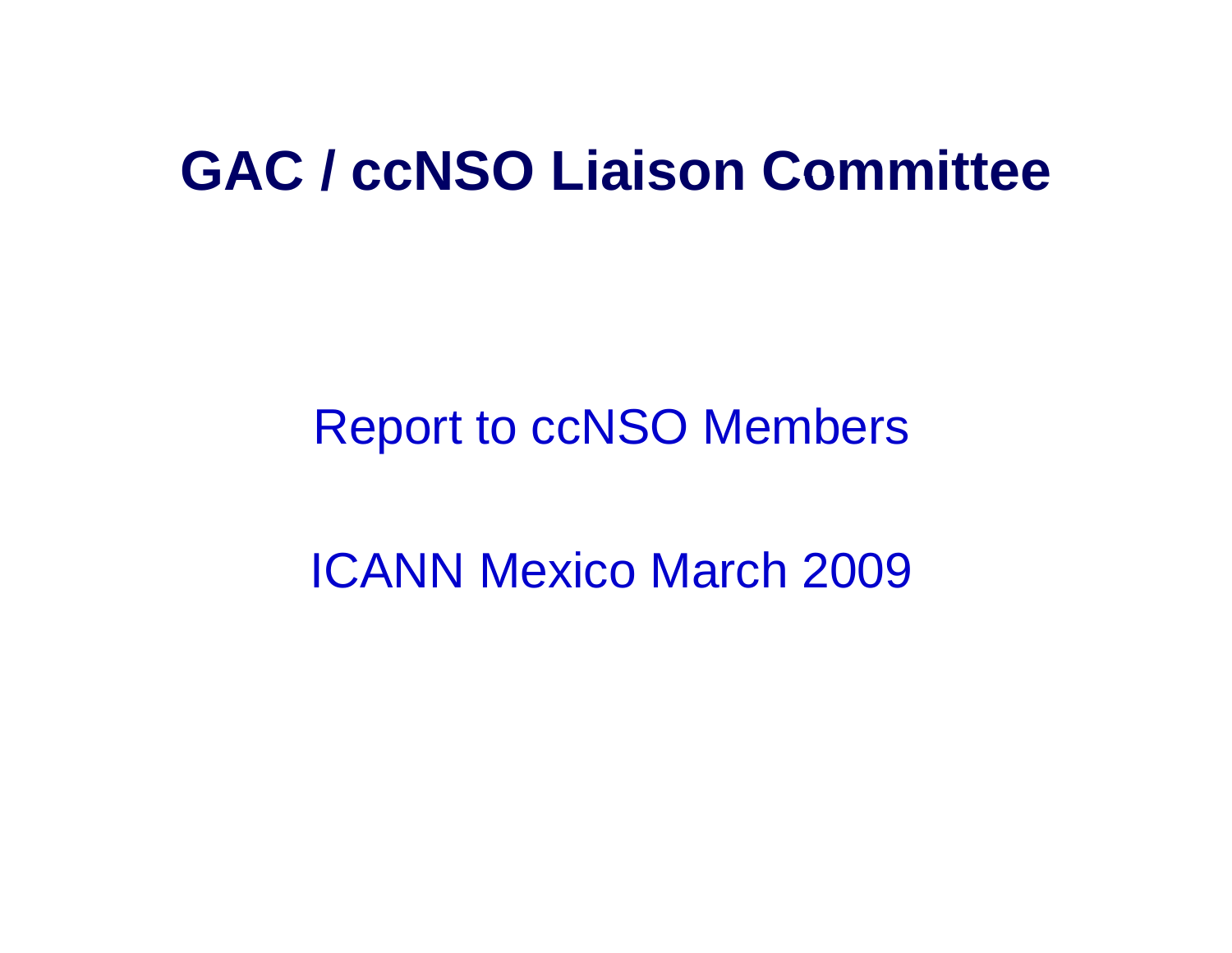#### **GAC / ccNSO Liaison Committee**

- Formed in 2004
- Initial strong flurry of activity
- Patchy work programme since
- Last minute organisation
- Organises the agenda / speakers for the joint GAC / ccNSO meetings at ICANN
- Warming relationship between GAC and ccNSO
- Appalling reporting back to the ccNSO members!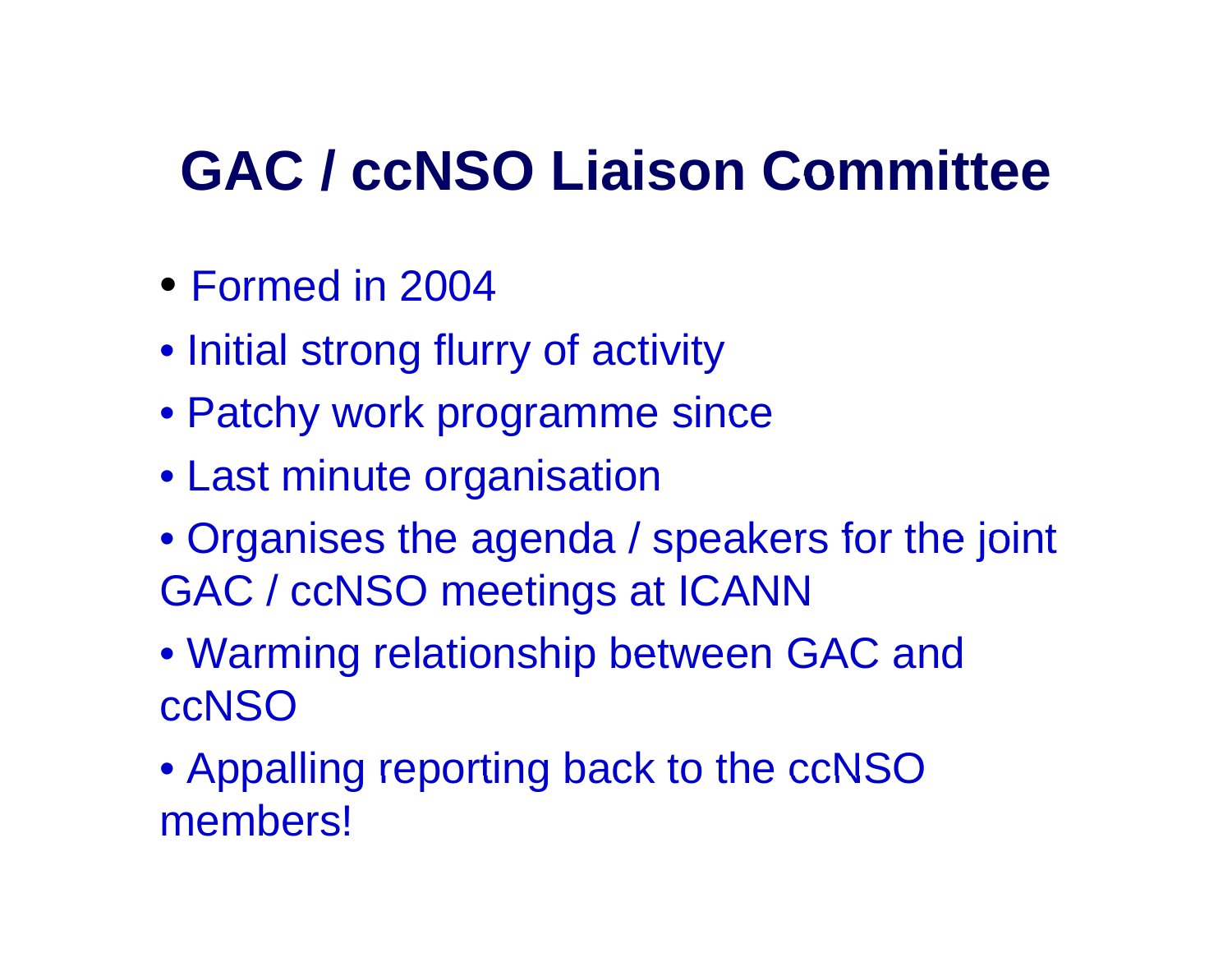## **Identified Issues**

- $\bullet$  IDN's for  $ccTLD$ 's
	- the Fast Track Process
	- IDN policies
	- **Land Communication** IDN gTLD's
- ICANN regions
- Security of the DNS
- Best practice for ccTLD Managers
- ccTLD relationships with ICANN
- GAC Principles on ccTLD's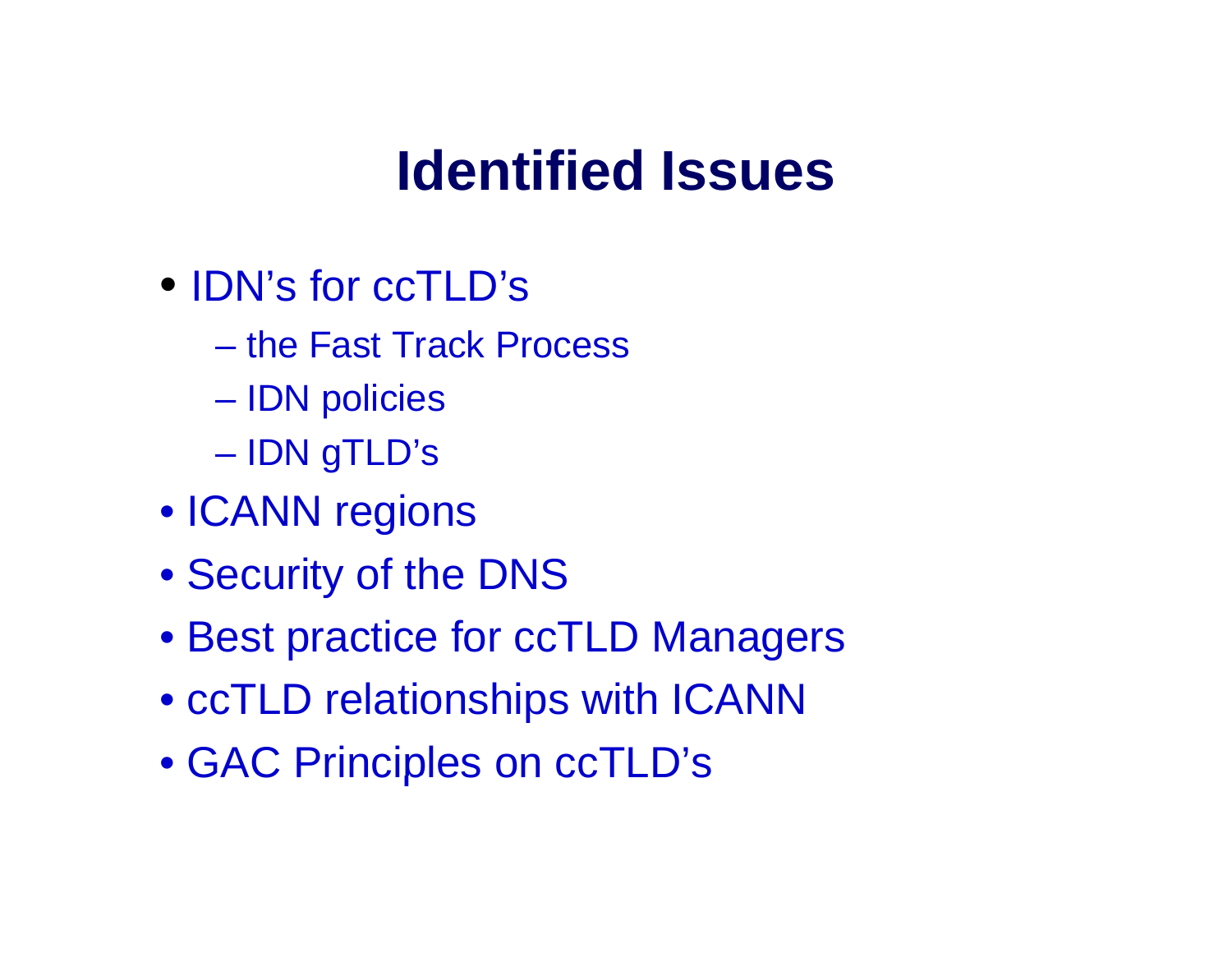### **Committee Members**

### • **Current ccNSO re presentatives**:

- $\mathcal{A}=\{x_1,\ldots,x_n\}$ Annebeth Lange (.no - Europe)
- Keith Davidson
- Keith Drazek
- –
- $\mathcal{A}=\{x_1,\ldots,x_n\}$ Paulos Nyirenda (.mw - Africa)

- Keith Davidson Davidson (.nz Asia Pacific)
- zek (.us North America)
- Oscar Robles-Garay (.mx South America)
	-

### • **Current GAC representatives**:

| - Janis Karklins    | (GAC Chair) |
|---------------------|-------------|
| - Harme Mohamed     | (Malaysia)  |
| - Jayantha Fernando | (Sri Lanka) |
| -Mark Carvell       | (UK)        |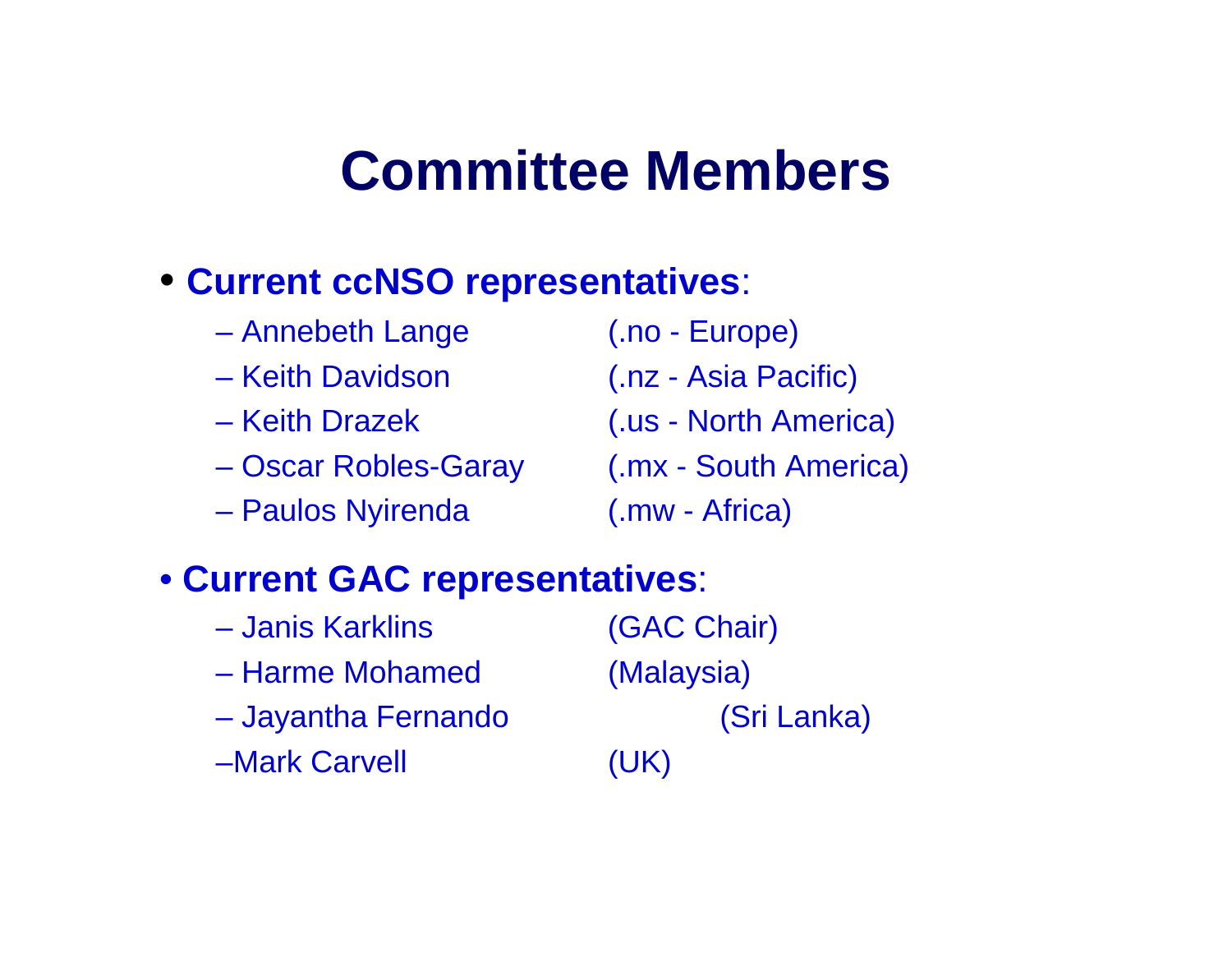# **ICANN Support ICANN**

• Strong support from ICANN staff:

- Gabriella Shittek
- Bart Boswinkel
- Donna Austin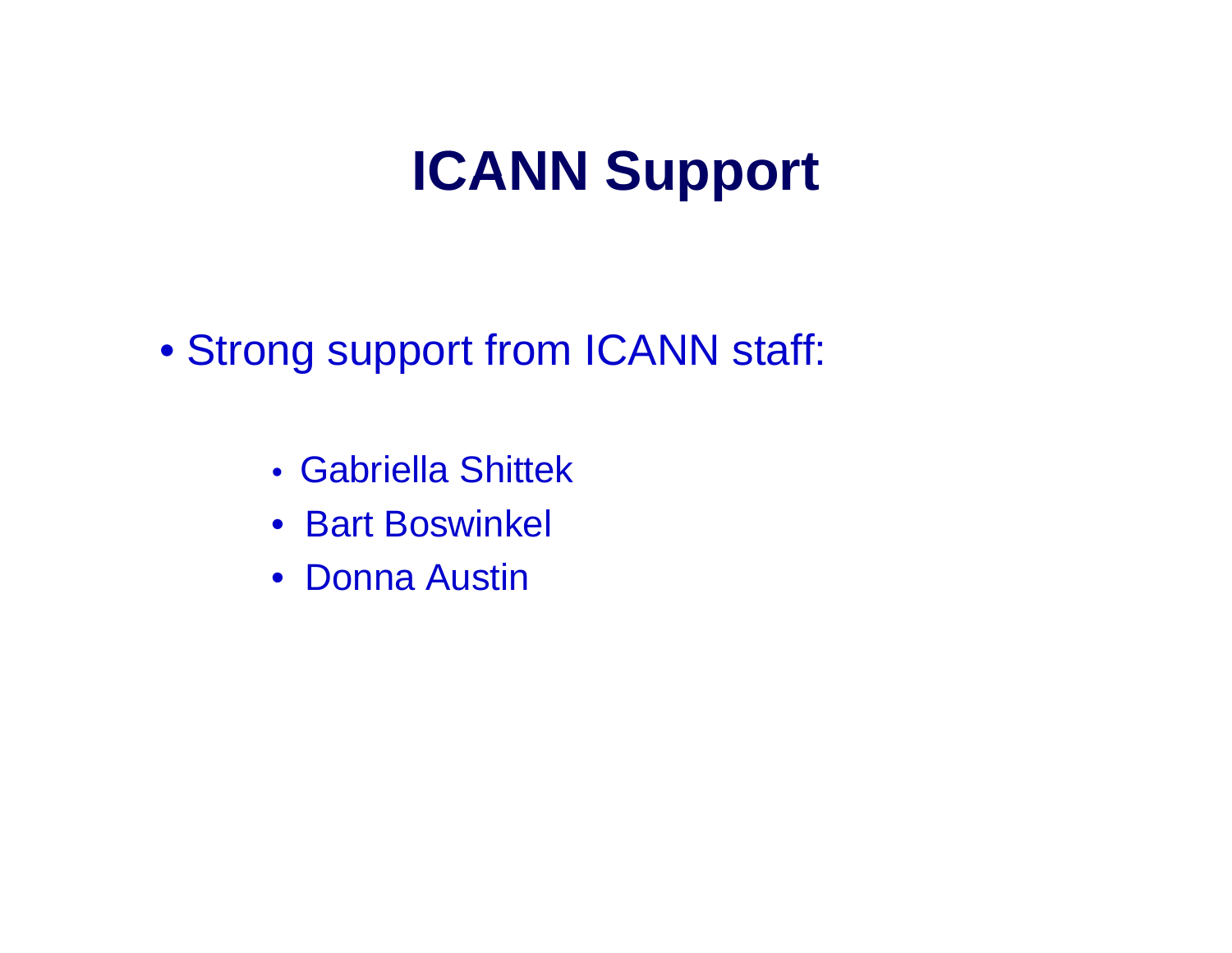## **Slow Progress**

• Have struggled to make progress:

**Hart Committee** between ICANN meetings

**Land Communication** at ICANN meetings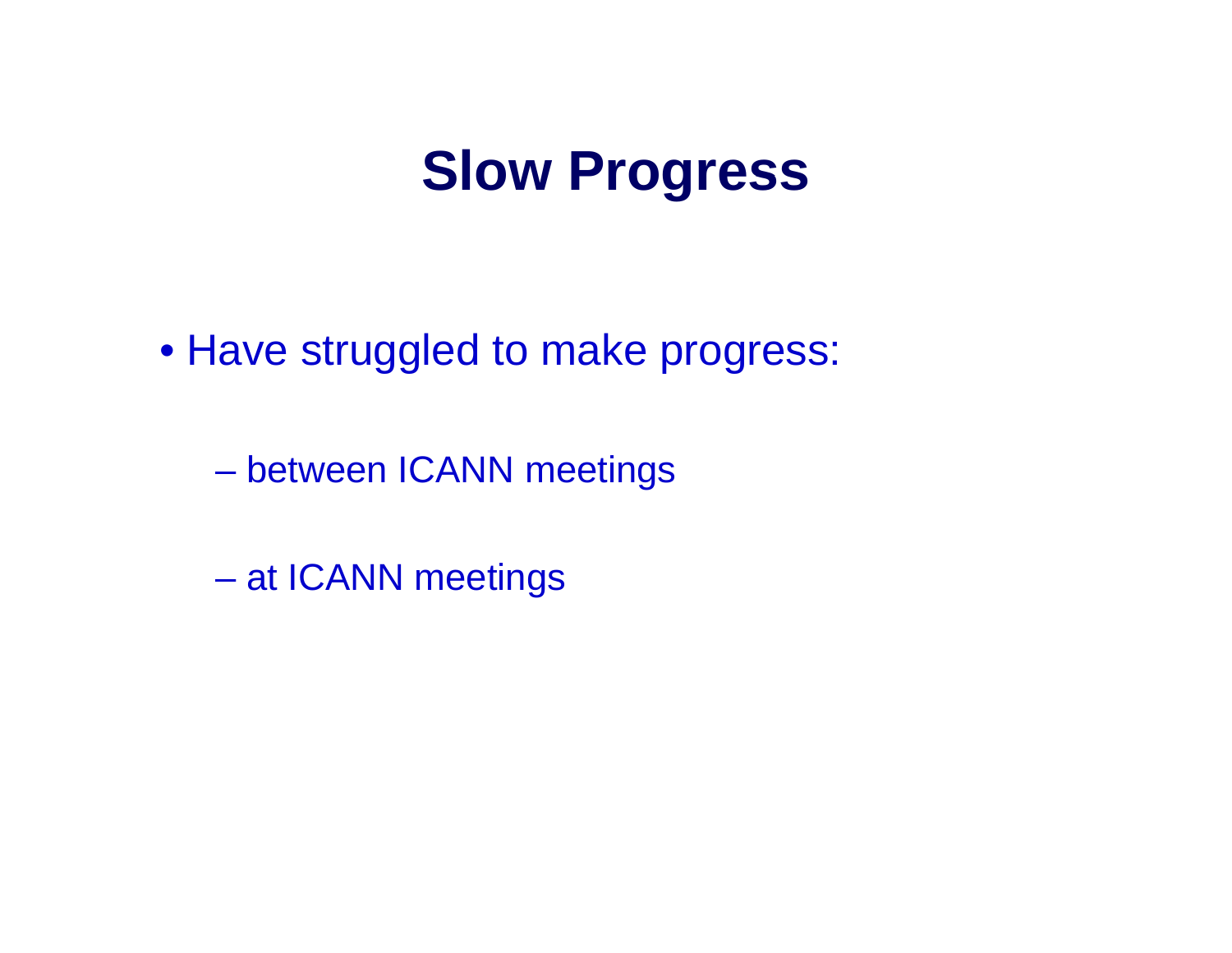### **Future Representation**

• Suggestions:

– That an "alternate" ccNSO representative also be appointed from each region

**Line Community**  Requirements – regionally well known, frequent ICANN meeting attendee

**Line Community**  Committee meets on Mondays of ICANN meetings